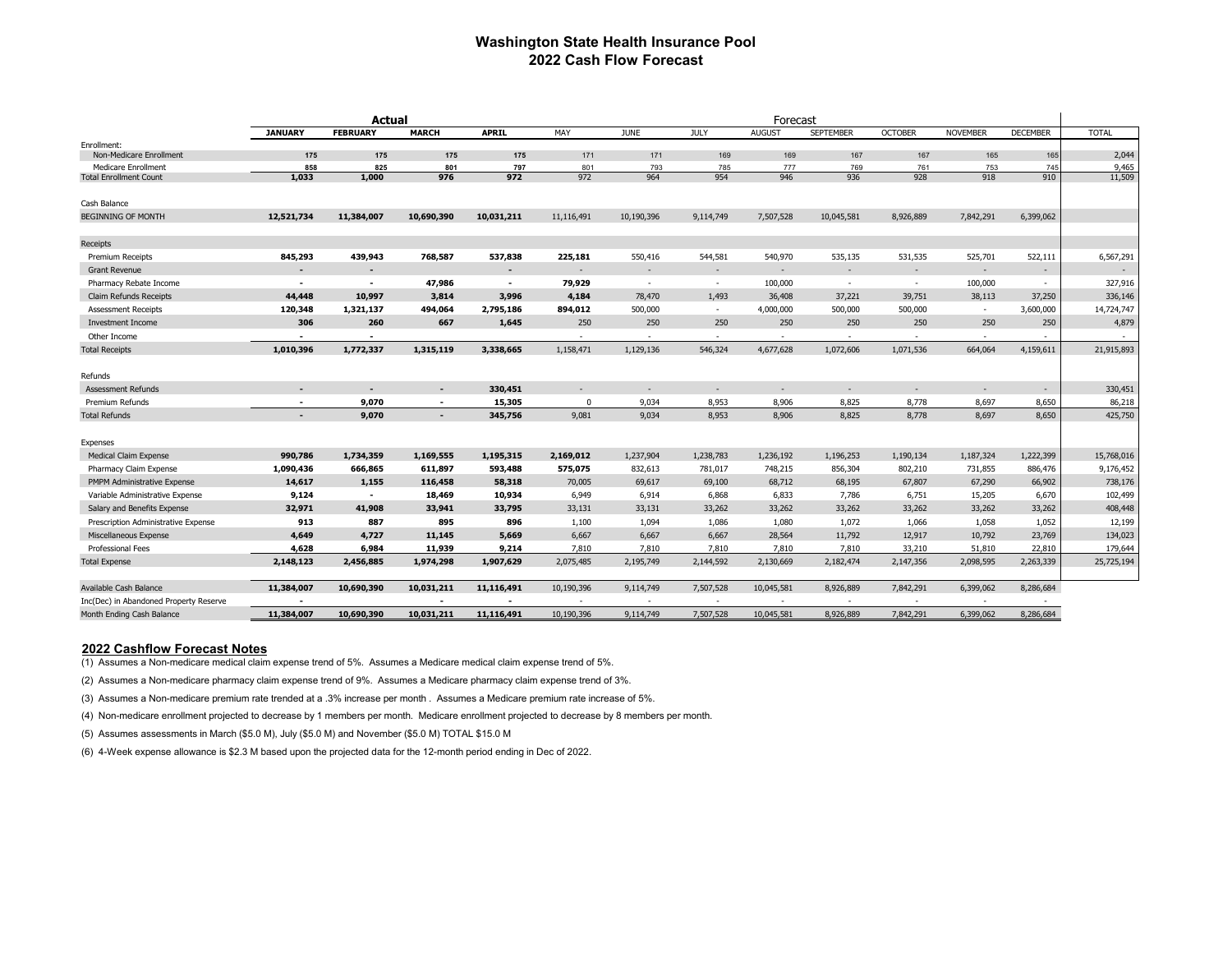## **Washington State Health Insurance Pool**

**2022 Medicare vs. Non-Medicare Cash Flow**

 $\overline{\phantom{0}}$ 

|                                       |               |             |             |             |     |      |      |        |           |         |          |          |               | <b>Historical Annual</b> |       |       |
|---------------------------------------|---------------|-------------|-------------|-------------|-----|------|------|--------|-----------|---------|----------|----------|---------------|--------------------------|-------|-------|
|                                       | January       | February    | March       | April       | May | June | July | August | September | October | November | December | <b>YTD</b>    | 2021                     | 2020  | 2019  |
| <b>Medicare</b>                       |               |             |             |             |     |      |      |        |           |         |          |          |               |                          |       |       |
| <b>Enrollment Count</b>               | 858           | 825         | 801         | 797         |     |      |      |        |           |         |          |          | 3,281         |                          |       |       |
| Premiums                              | 393,411       | 358,528     | 338,971     | 438,094     |     |      |      |        |           |         |          |          | 1,529,004     |                          |       |       |
| <b>Medical Claims</b>                 | 542,346       | 806,730     | 639,405     | 615,840     |     |      |      |        |           |         |          |          | 2,604,321     |                          |       |       |
| RX Claims                             | 90,071        | 64,718      | 41,120      | 38,282      |     |      |      |        |           |         |          |          | 234,191       |                          |       |       |
| <b>Total Claims</b>                   | 632,417       | 871,448     | 680,525     | 654,122     |     |      |      |        |           |         |          |          | 2,838,512     |                          |       |       |
| Income/Loss                           | (239,006)     | (512, 920)  | (341, 553)  | (216, 028)  |     |      |      |        |           |         |          |          | (1,309,508)   |                          |       |       |
| Loss Ratio                            | 161%          | 243%        | 201%        | 149%        |     |      |      |        |           |         |          |          | 186%          | 205%                     | 206%  | 219%  |
| Claims PMPM                           | 737           | 1,056       | 850         | 821         |     |      |      |        |           |         |          |          | 865           | 717                      | 833   | 846   |
| <b>Non Medicare</b>                   |               |             |             |             |     |      |      |        |           |         |          |          |               |                          |       |       |
| <b>Enrollment Count</b>               | 175           | 175         | 175         | 175         |     |      |      |        |           |         |          |          | 700           |                          |       |       |
| Premiums                              | 451,882       | 87,436      | 428,467     | 89,278      |     |      |      |        |           |         |          |          | 1,057,063     |                          |       |       |
| <b>Medical Claims</b>                 | 448,439       | 927,629     | 530,150     | 579,475     |     |      |      |        |           |         |          |          | 2,485,693     |                          |       |       |
| RX Claims                             | 1,000,365     | 602,147     | 570,777     | 557,211     |     |      |      |        |           |         |          |          | 2,730,500     |                          |       |       |
| <b>Total Claims</b>                   | 1,448,804     | 1,529,776   | 1,100,927   | 1,136,686   |     |      |      |        |           |         |          |          | 5,216,193     |                          |       |       |
| Income/Loss                           | (996, 922)    | (1,442,340) | (672, 460)  | (1,047,408) |     |      |      |        |           |         |          |          | (4, 159, 131) |                          |       |       |
| Loss Ratio                            | 321%          | 1750%       | 257%        | 1273%       |     |      |      |        |           |         |          |          | 493%          | 676%                     | 713%  | 471%  |
| Claims PMPM                           | 8,279         | 8,742       | 6,291       | 6,495       |     |      |      |        |           |         |          |          | 7,452         | 6,743                    | 8,004 | 7,398 |
| <b>Combined Medicare/Non Medicare</b> |               |             |             |             |     |      |      |        |           |         |          |          |               |                          |       |       |
| <b>Enrollment Count</b>               | 1,033         | 1,000       | 976         | 972         |     |      |      |        |           |         |          |          | 3,981         |                          |       |       |
| Premiums                              | 845,293       | 445,964     | 767,438     | 527,372     |     |      |      |        |           |         |          |          | 2,586,067     |                          |       |       |
| <b>Medical Claims</b>                 | 990,786       | 1,734,359   | 1,169,555   | 1,195,315   |     |      |      |        |           |         |          |          | 5,090,017     |                          |       |       |
| RX Claims                             | 1,090,436     | 666,865     | 611,897     | 595,493     |     |      |      |        |           |         |          |          | 2,964,691     |                          |       |       |
| <b>Total Claims</b>                   | 2,081,221     | 2,401,224   | 1,781,452   | 1,790,808   |     |      |      |        |           |         |          |          | 8,054,708     |                          |       |       |
| Income/Loss                           | (1, 235, 928) | (1,955,260) | (1,014,014) | (1,263,436) |     |      |      |        |           |         |          |          | (5,468,640)   |                          |       |       |
| Loss Ratio                            | 246%          | 538%        | 232%        | 340%        |     |      |      |        |           |         |          |          | 311%          | 367%                     | 374%  | 351%  |
| Claims PMPM                           | 2,015         | 2,401       | 1,825       | 1,842       |     |      |      |        |           |         |          |          | 2,023         | 1,653                    | 1,919 | 2,250 |

## **Medicare vs NonMedicare Notes:**

1) Premiums, Medical Claims and RX Claims are cash basis figures.